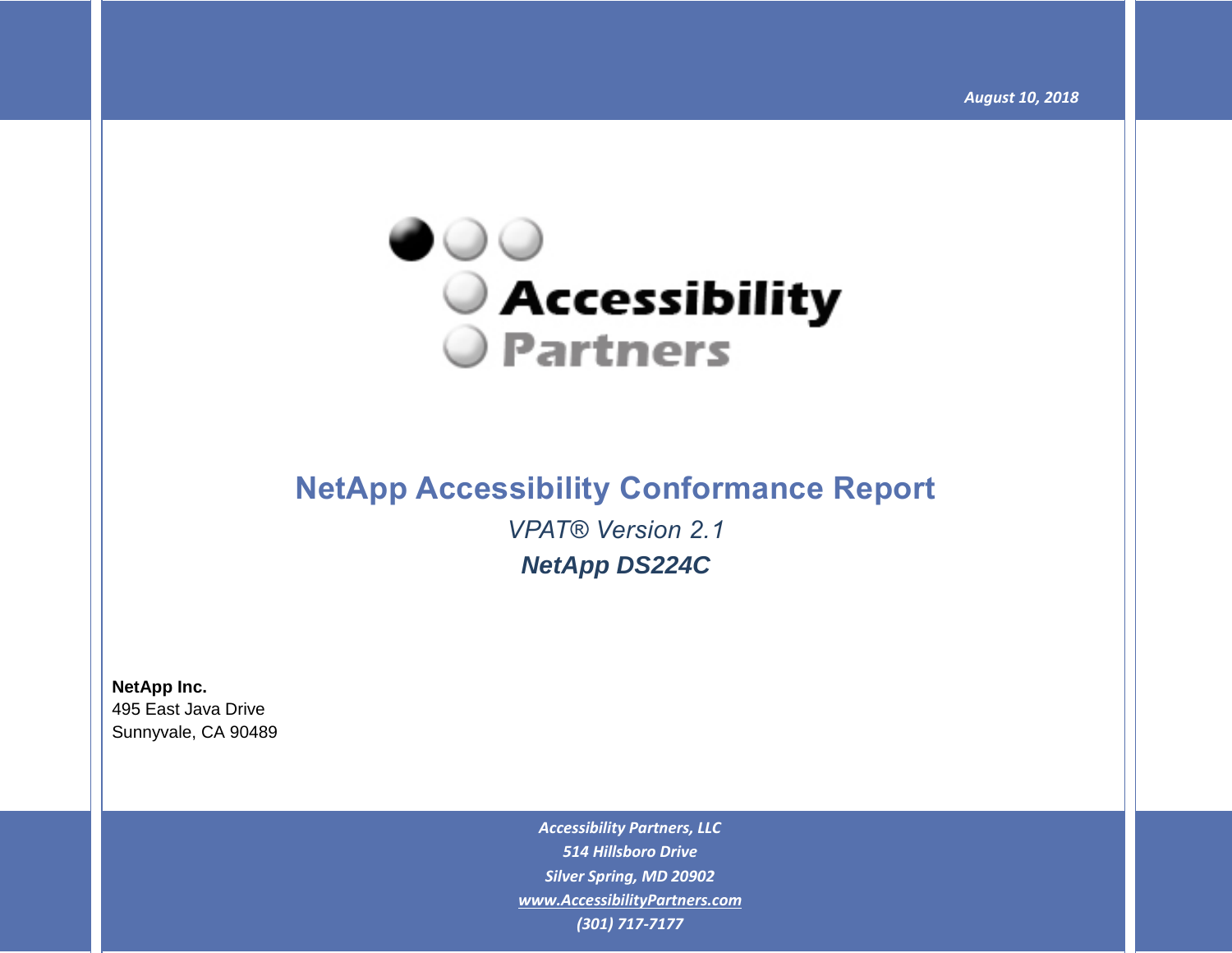## **Name of Product/Version**

**Name of Product:** NetApp DS224C

## **Product Description**

Product is storage hardware.

## **Notes**

This Voluntary Product Accessibility Template (VPAT) provides guidance on the accessibility characteristics of **NetApp DS224C** as of **August 10, 2018** and is only valid for the version and date it was tested.

## **Evaluation Methods Used**

Hardware was evaluated against Section 508 requirements by manually checking dimensions, control operation and tactilely discernible, visual inspection of identification markings such as labels and display screens, and conformation by NetApp engineers for warnings and error notifications.

## **Applicable Standards/Guidelines**

This report covers the degree of conformance for the following accessibility standard/guidelines:

| <b>Standard/Guideline</b>                                                            | <b>Included In Report</b> |
|--------------------------------------------------------------------------------------|---------------------------|
| Web Content Accessibility Guidelines 2.0, at http://www.w3.org/TR/2008/REC-          | No.                       |
| WCAG20-20081211/                                                                     |                           |
| Revised Section 508 standards as published by the U.S. Access Board in the Federal   |                           |
| Register on January 18, 2017                                                         | <b>Yes</b>                |
| Corrections to the ICT Final Rule as published by the US Access Board in the Federal |                           |
| Register on January 22, 2018                                                         |                           |
| EN 301 549 Accessibility requirements suitable for public procurement of ICT         |                           |
| products and services in Europe, at http://mandate376.standards.eu/standard          | No.                       |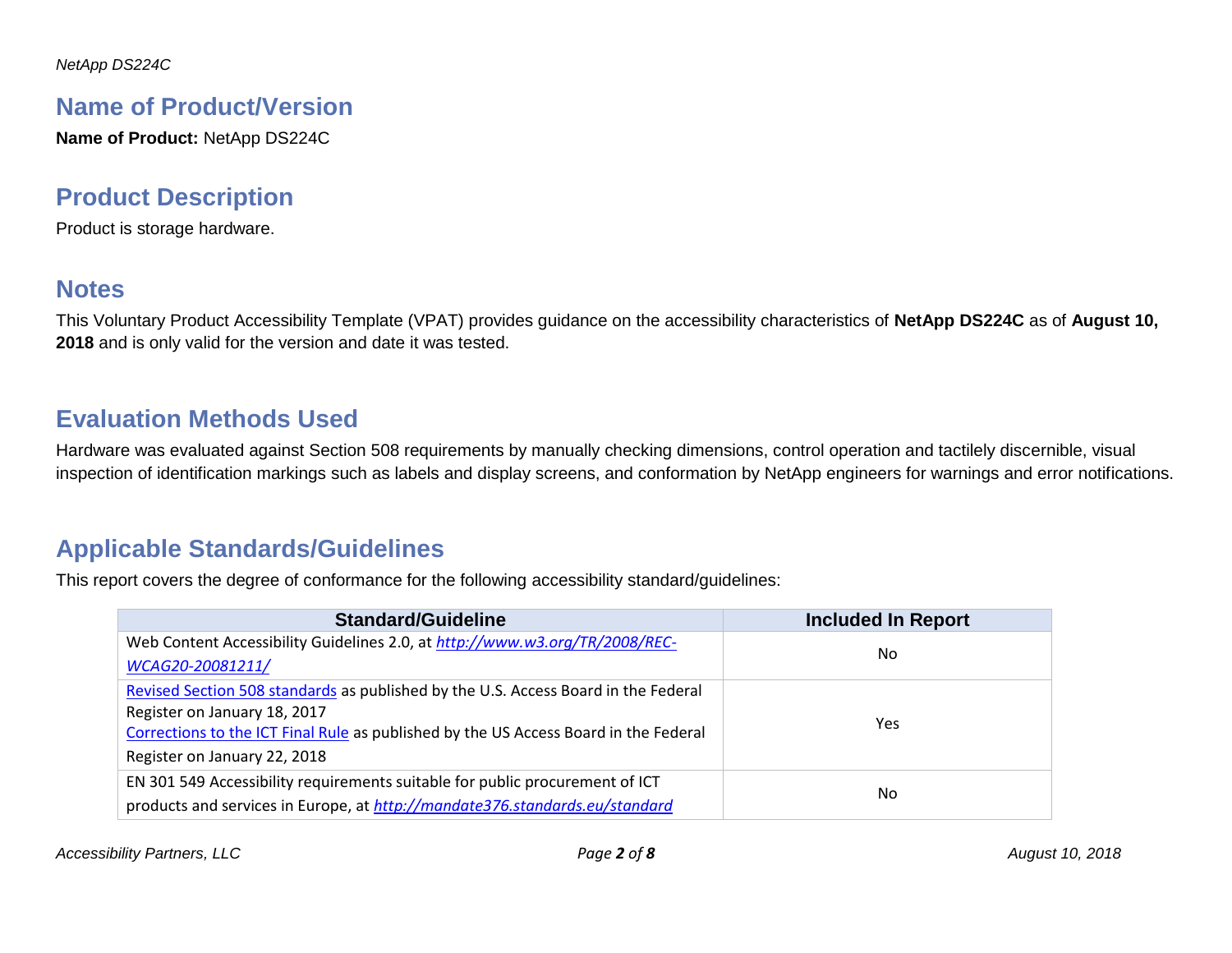## **Terms**

The terms used in the Conformance Level information are defined as follows:

- **Supports**: The functionality of the product has at least one method that meets the criterion without known defects or meets with equivalent facilitation.
- **Supports with Exceptions**: Some functionality of the product does not meet the criterion.
- **Does Not Support**: The majority of product functionality does not meet the criterion.
- **Not Applicable**: The criterion is not relevant to the product.
- **Not Evaluated**: The product has not been evaluated against the criterion. This can be used only in WCAG 2.0 Level AAA.

# **2017 Section 508 Report**

### **Chapter 3: Functional Performance Criteria (FPC)**

| <b>Criteria</b>                   | <b>Conformance Level</b> | <b>Remarks and Explanations</b>                                                                                                                      |
|-----------------------------------|--------------------------|------------------------------------------------------------------------------------------------------------------------------------------------------|
| 302.1 Without Vision              | Supports                 | The product may be operated without vision. Status<br>information is available through the management software<br>such as OnCommand Systems Manager. |
| 302.2 With Limited Vision         | Supports                 | The product may be operated without vision and does not<br>require visual acuity greater than 20/70.                                                 |
| 302.3 Without Perception of Color | Supports                 | Color coding is not the sole means of conveying<br>information.                                                                                      |
| 302.4 Without Hearing             | Supports                 | Does not require user hearing to operate or for<br>information retrieval.                                                                            |
| 302.5 With Limited Hearing        | Supports                 | Does not require user hearing to operate or for<br>information retrieval.                                                                            |
| 302.6 Without Speech              | Supports                 | User speech is not required for operations.                                                                                                          |
| 302.7 With Limited Manipulation   | Supports                 | Operation and information retrieval does not require fine<br>motor control and simultaneous actions.                                                 |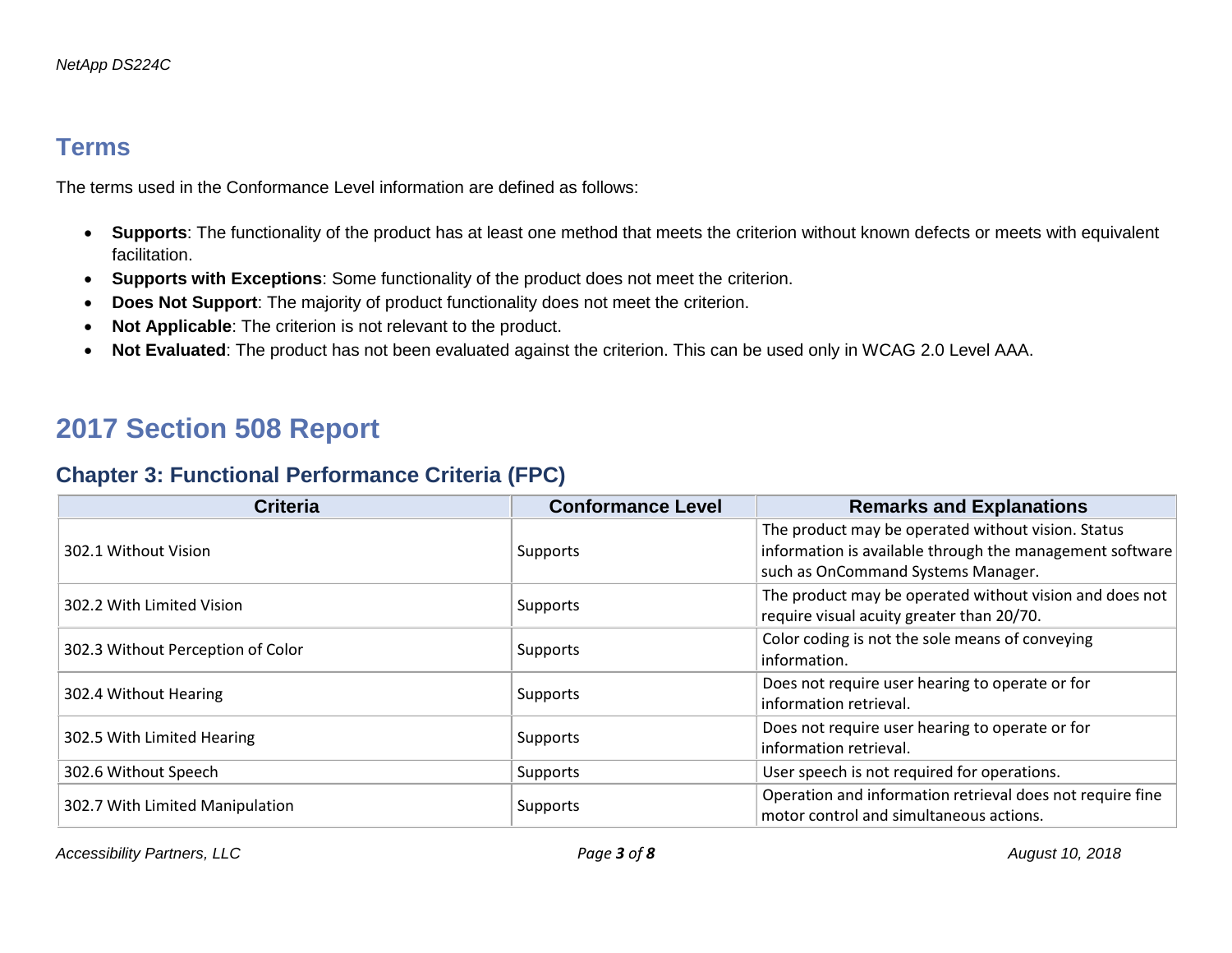| <b>Criteria</b>                                                | <b>Conformance Level</b> | <b>Remarks and Explanations</b>                                                                      |
|----------------------------------------------------------------|--------------------------|------------------------------------------------------------------------------------------------------|
| 302.8 With Limited Reach and Strength                          | Supports                 | Operation and information retrieval does not require fine<br>motor control and simultaneous actions. |
| 302.9 With Limited Language, Cognitive, and Learning Abilities | Supports                 |                                                                                                      |

## **Chapter 4: Hardware**

| <b>Criteria</b>                                            | <b>Conformance Level</b>            | <b>Remarks and Explanations</b>                                            |
|------------------------------------------------------------|-------------------------------------|----------------------------------------------------------------------------|
| 402 Closed Functionality                                   | Heading cell - no response required | Heading cell - no response required                                        |
| 402.1 General                                              | Heading cell - no response required | Heading cell - no response required                                        |
| 402.2 Speech-Output Enabled                                | Heading cell - no response required | Heading cell - no response required                                        |
| 402.2.1 Information Displayed On-Screen                    | Not Applicable                      | Product does not have a display screen.                                    |
| 402.2.2 Transactional Outputs                              | Not Applicable                      | Speech output is not supported.                                            |
| 402.2.3 Speech Delivery Type and Coordination              | Not Applicable                      | Speech output is not supported.                                            |
| 402.2.4 User Control                                       | Not Applicable                      | Speech output is not supported.                                            |
| 402.2.5 Braille Instructions                               | Not Applicable                      | Speech output is not supported.                                            |
| <b>402.3 Volume</b>                                        | Heading cell - no response required | Heading cell - no response required                                        |
| 402.3.1 Private Listening                                  | Not Applicable                      | Speech output is not supported.                                            |
| 402.3.2 Non-private Listening                              | Not Applicable                      | Speech output is not supported.                                            |
| 402.4 Characters on Display Screens                        | Not Applicable                      | Product does not have a display screen.                                    |
| 402.5 Characters on Variable Message Signs                 | Not Applicable                      | Product does not use variable message<br>signs.                            |
| <b>403 Biometrics</b>                                      | Heading cell - no response required | Heading cell - no response required                                        |
| 403.1 General                                              | Not Applicable                      | Biometrics are not used.                                                   |
| 404 Preservation of Information Provided for Accessibility | Heading cell - no response required | Heading cell - no response required                                        |
| 404.1 General                                              | Supports                            | Storage hardware does not modify the<br>data that is stored and retrieved. |
| <b>405 Privacy</b>                                         | Heading cell - no response required | Heading cell - no response required                                        |
| 405.1 General                                              | Not Applicable                      | Product does not use speech output.                                        |
| <b>406 Standard Connections</b>                            | Heading cell - no response required | Heading cell - no response required                                        |
| 406.1 General                                              | Supports                            | NetApp uses publicly available industry<br>standard ports and connectors.  |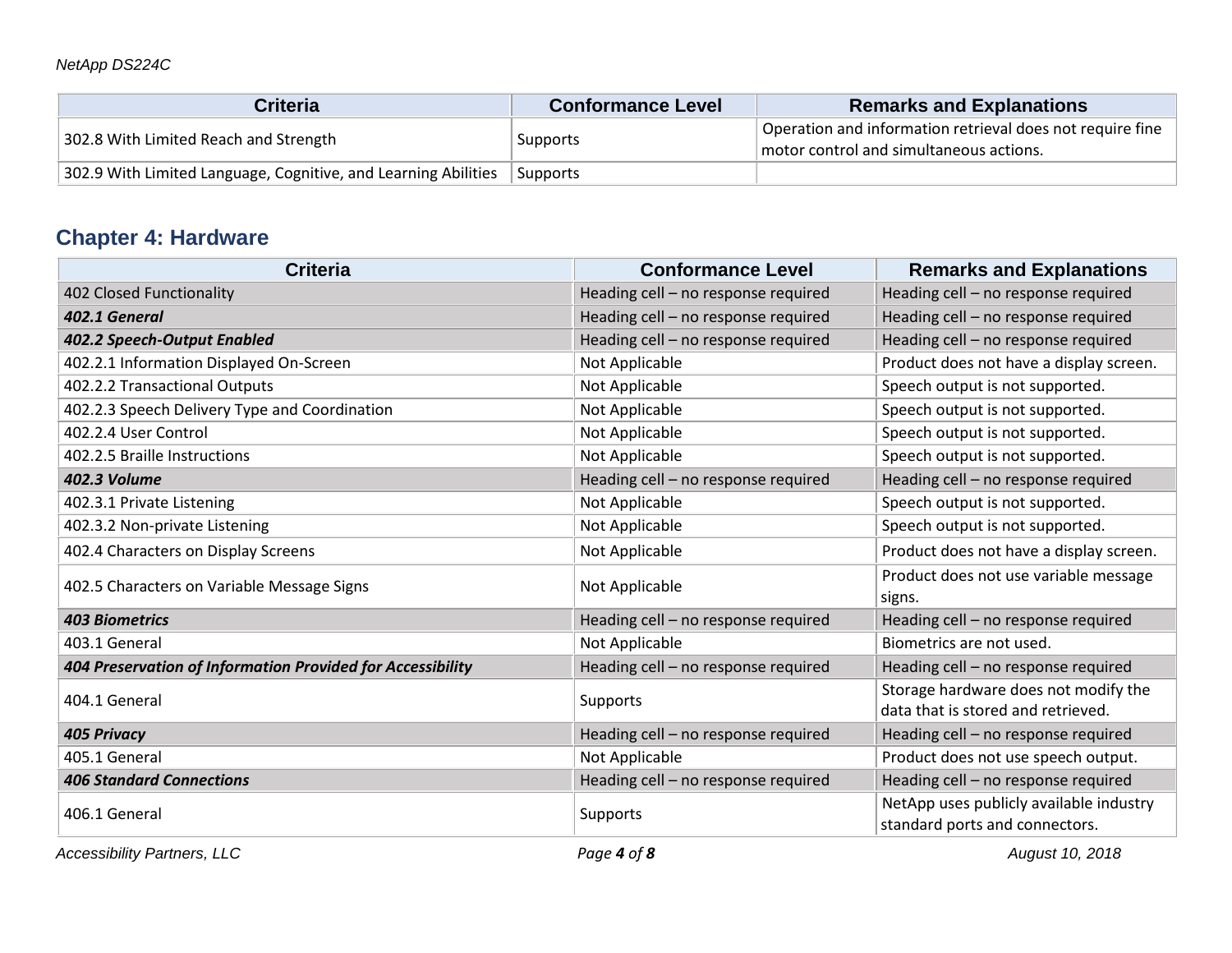| <b>Criteria</b>                            | <b>Conformance Level</b>            | <b>Remarks and Explanations</b>                                                                                                                                                                                                                                                                                    |
|--------------------------------------------|-------------------------------------|--------------------------------------------------------------------------------------------------------------------------------------------------------------------------------------------------------------------------------------------------------------------------------------------------------------------|
| <b>407 Operable Parts</b>                  | Heading cell - no response required | Heading cell - no response required                                                                                                                                                                                                                                                                                |
| 407.2 Contrast                             | Supports                            | White text on black background, or the                                                                                                                                                                                                                                                                             |
|                                            |                                     | inverse, is used.                                                                                                                                                                                                                                                                                                  |
| 407.3 Input Controls                       | Heading cell - no response required | Heading cell - no response required                                                                                                                                                                                                                                                                                |
| 407.3.1 Tactilely Discernible              | Supports                            | Product has mechanically operated<br>controls or keys that comply with the<br>following: Controls and Keys shall be<br>tactilely discernible without activating the<br>controls or keys.                                                                                                                           |
| 407.3.2 Alphabetic Keys                    | Not Applicable                      |                                                                                                                                                                                                                                                                                                                    |
| 407.3.3 Numeric Keys                       | Not Applicable                      |                                                                                                                                                                                                                                                                                                                    |
| 407.4 Key Repeat                           | Not Applicable                      | Product does not support key repeat<br>functionality.                                                                                                                                                                                                                                                              |
| 407.5 Timed Response                       | Not Applicable                      | A timed response is not required.                                                                                                                                                                                                                                                                                  |
| 407.6 Operation                            | Supports                            | Product has mechanically operated<br>controls or keys that comply with the<br>following: Controls and Keys shall be<br>operable with one hand and shall not<br>require tight grasping, pinching, twisting<br>of the wrist. The force required to<br>activate controls and keys shall be 5 lbs.<br>(22.2N) maximum. |
| 407.7 Tickets, Fare Cards, and Keycards    | Not Applicable                      |                                                                                                                                                                                                                                                                                                                    |
| 407.8 Reach Height and Depth               | Heading cell - no response required | Heading cell - no response required                                                                                                                                                                                                                                                                                |
| 407.8.1 Vertical Reference Plane           | Supports                            |                                                                                                                                                                                                                                                                                                                    |
| 407.8.1.1 Vertical Plane for Side Reach    | Supports                            |                                                                                                                                                                                                                                                                                                                    |
| 407.8.1.2 Vertical Plane for Forward Reach | Supports                            |                                                                                                                                                                                                                                                                                                                    |
| 407.8.2 Side Reach                         | Supports                            |                                                                                                                                                                                                                                                                                                                    |
| 407.8.2.1 Unobstructed Side Reach          | Supports                            |                                                                                                                                                                                                                                                                                                                    |
| 407.8.2.2 Obstructed Side Reach            | Supports                            |                                                                                                                                                                                                                                                                                                                    |
| 407.8.3 Forward Reach                      | Supports                            |                                                                                                                                                                                                                                                                                                                    |
| 407.8.3.1 Unobstructed Forward Reach       | Supports                            |                                                                                                                                                                                                                                                                                                                    |

*Accessibility Partners, LLC Page 5 of 8 August 10, 2018*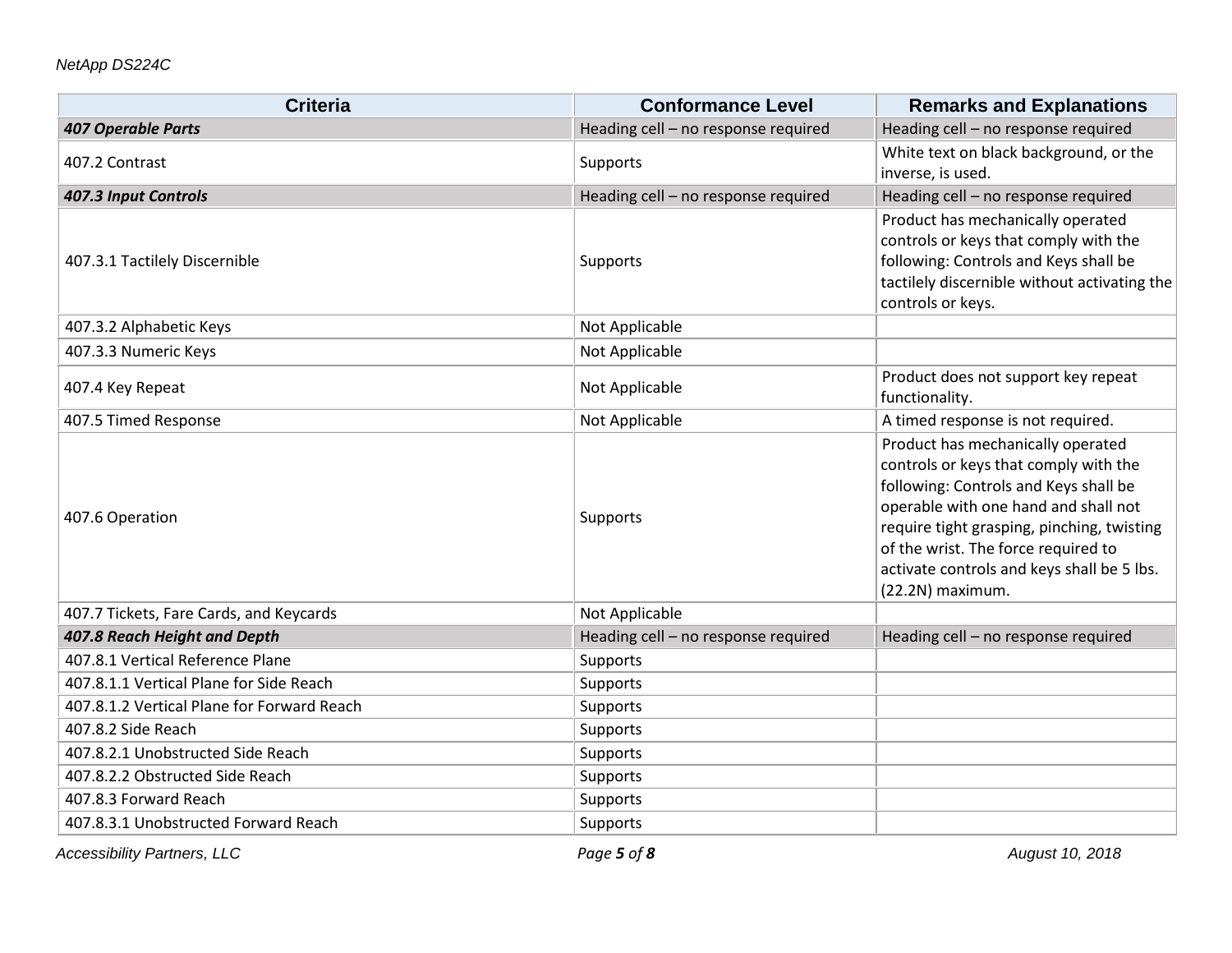| <b>Criteria</b>                                                           | <b>Conformance Level</b>            | <b>Remarks and Explanations</b>                                                                                                                   |
|---------------------------------------------------------------------------|-------------------------------------|---------------------------------------------------------------------------------------------------------------------------------------------------|
| 407.8.3.2 Obstructed Forward Reach                                        | Supports                            |                                                                                                                                                   |
| 407.8.3.2.1 Operable Part Height for ICT with Obstructed Forward Reach    | Supports                            |                                                                                                                                                   |
| 407.8.3.2.2 Knee and Toe Space under ICT with Obstructed Forward<br>Reach | Support                             |                                                                                                                                                   |
| <b>408 Display Screens</b>                                                | Heading cell - no response required | Heading cell - no response required                                                                                                               |
| 408.2 Visibility                                                          | Supports                            | Product is stationary. Height is dependent<br>on rack it is mounted on.                                                                           |
| 408.3 Flashing                                                            | Supports                            | Status LEDs either blink less than three<br>times per second or use less space in the<br>field of view permitted by W3C WCAG<br>2.0.              |
| <b>409 Status Indicators</b>                                              | Heading cell - no response required | Heading cell - no response required                                                                                                               |
| 409.1 General                                                             | Does not Support                    | Visual status indicators are not available<br>via touch or sound. Note: status<br>information is available remotely using<br>management software. |
| 410 Color Coding                                                          | Heading cell - no response required | Heading cell - no response required                                                                                                               |
| 410.1 General                                                             | Supports                            | Color is not used as the sole means of<br>conveying information.                                                                                  |
| 411 Audible Signals                                                       | Heading cell - no response required | Heading cell - no response required                                                                                                               |
| 411.1 General                                                             | Not Applicable                      | Audible signals or cues are not used.                                                                                                             |
| 412 ICT with Two-Way Voice Communication                                  | Heading cell - no response required | Heading cell - no response required                                                                                                               |
| 412.2 Volume Gain                                                         | Heading cell - no response required | Heading cell - no response required                                                                                                               |
| 412.2.1 Volume Gain for Wireline Telephones                               | Not Applicable                      | Product does not have two-way ICT<br>communication capabilities.                                                                                  |
| 412.2.2 Volume Gain for Non-Wireline ICT                                  | Not Applicable                      |                                                                                                                                                   |
| 412.3 Interference Reduction and Magnetic Coupling                        | Heading cell - no response required | Heading cell - no response required                                                                                                               |
| 412.3.1 Wireless Handsets                                                 | Not Applicable                      |                                                                                                                                                   |
| 412.3.2 Wireline Handsets                                                 | Not Applicable                      |                                                                                                                                                   |
| 412.4 Digital Encoding of Speech                                          | Not Applicable                      |                                                                                                                                                   |
| 412.5 Real-Time Text Functionality                                        | Reserved for future                 | Reserved for future                                                                                                                               |
| 412.6 Caller ID                                                           | Not Applicable                      |                                                                                                                                                   |

*Accessibility Partners, LLC Page 6 of 8 August 10, 2018*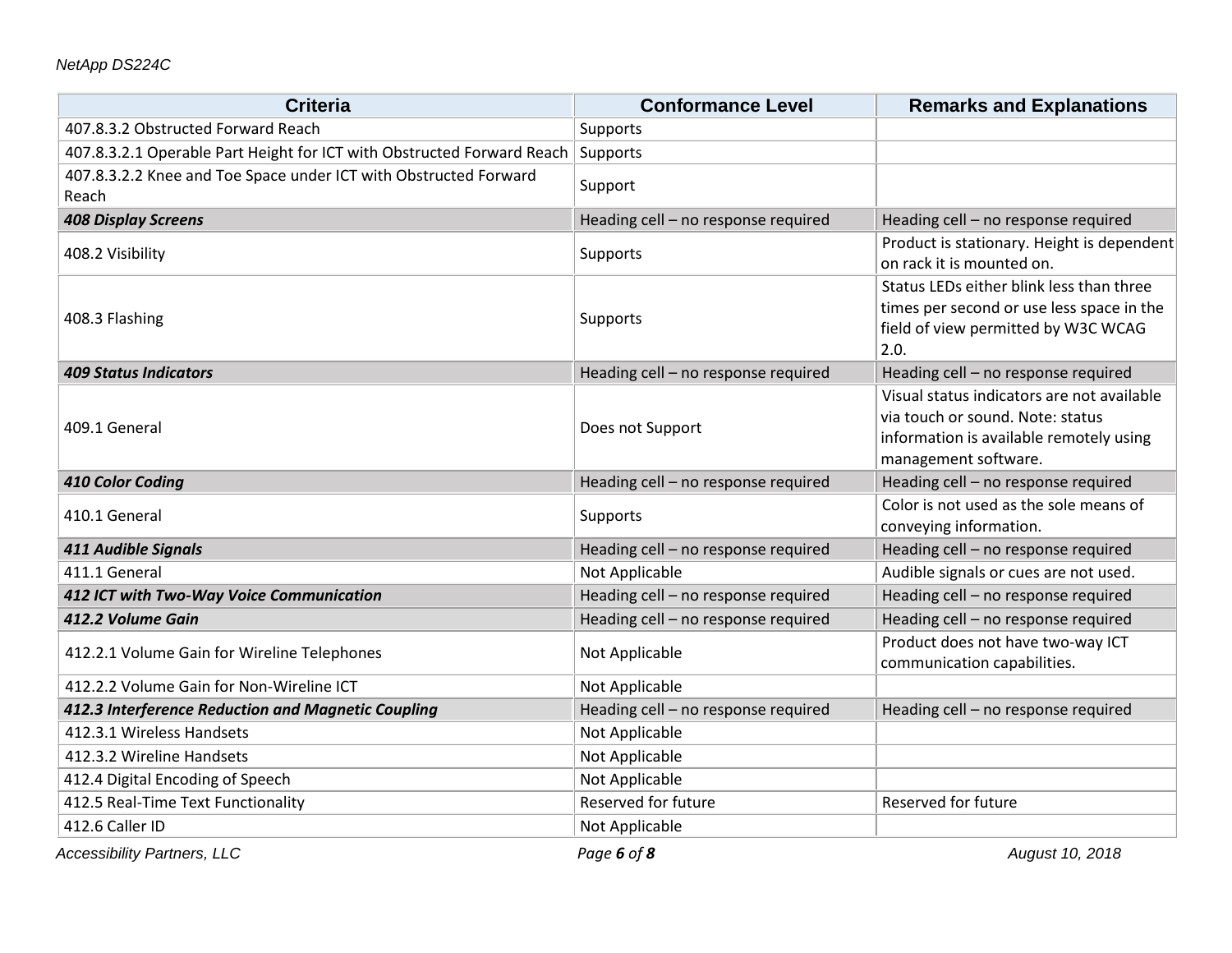| <b>Criteria</b>                                       | <b>Conformance Level</b>            | <b>Remarks and Explanations</b>     |
|-------------------------------------------------------|-------------------------------------|-------------------------------------|
| 412.7 Video Communication                             | Not Applicable                      |                                     |
| 412.8 Legacy TTY Support                              | Heading cell - no response required | Heading cell - no response required |
| 412.8.1 TTY Connectability                            | Not Applicable                      |                                     |
| 412.8.2 Voice and Hearing Carry Over                  | Not Applicable                      |                                     |
| 412.8.3 Signal Compatibility                          | Not Applicable                      |                                     |
| 412.8.4 Voice Mail and Other Messaging Systems        | Not Applicable                      |                                     |
| <b>413 Closed Caption Processing Technologies</b>     | Heading cell - no response required | Heading cell - no response required |
| 413.1.1 Decoding and Display of Closed Captions       | Not Applicable                      |                                     |
| 413.1.2 Pass-Through of Closed Caption Data           | Not Applicable                      |                                     |
| <b>414 Audio Description Processing Technologies</b>  | Heading cell - no response required | Heading cell - no response required |
| 414.1.1 Digital Television Tuners                     | Not Applicable                      |                                     |
| 414.1.2 Other ICT                                     | Not Applicable                      |                                     |
| 415 User Controls for Captions and Audio Descriptions | Heading cell - no response required | Heading cell - no response required |
| 415.1.1 Caption Controls                              | Not Applicable                      |                                     |
| 415.1.2 Audio Description Controls                    | Not Applicable                      |                                     |

### **Chapter 5: Software**

Notes: This product is not software and therefore this section is not applicable to the product.

## **Chapter 6: Support Documentation and Services**

| <b>Criteria</b>                                                           | <b>Conformance Level</b>            | <b>Remarks and Explanations</b>                                                     |
|---------------------------------------------------------------------------|-------------------------------------|-------------------------------------------------------------------------------------|
| 601.1 Scope                                                               | Heading cell - no response required | Heading cell - no response required                                                 |
| <b>602 Support Documentation</b>                                          | Heading cell - no response required | Heading cell - no response required                                                 |
| 602.2 Accessibility and Compatibility Features                            | Supports                            | The documentation is in electronic format and can<br>be converted to other formats. |
| 602.3 Electronic Support Documentation                                    | See WCAG 2.0 section                | See information in WCAG section                                                     |
| 602.4 Alternate Formats for Non-Electronic Support Documentation Supports |                                     | The documentation is in electronic format and can<br>be converted to other formats. |